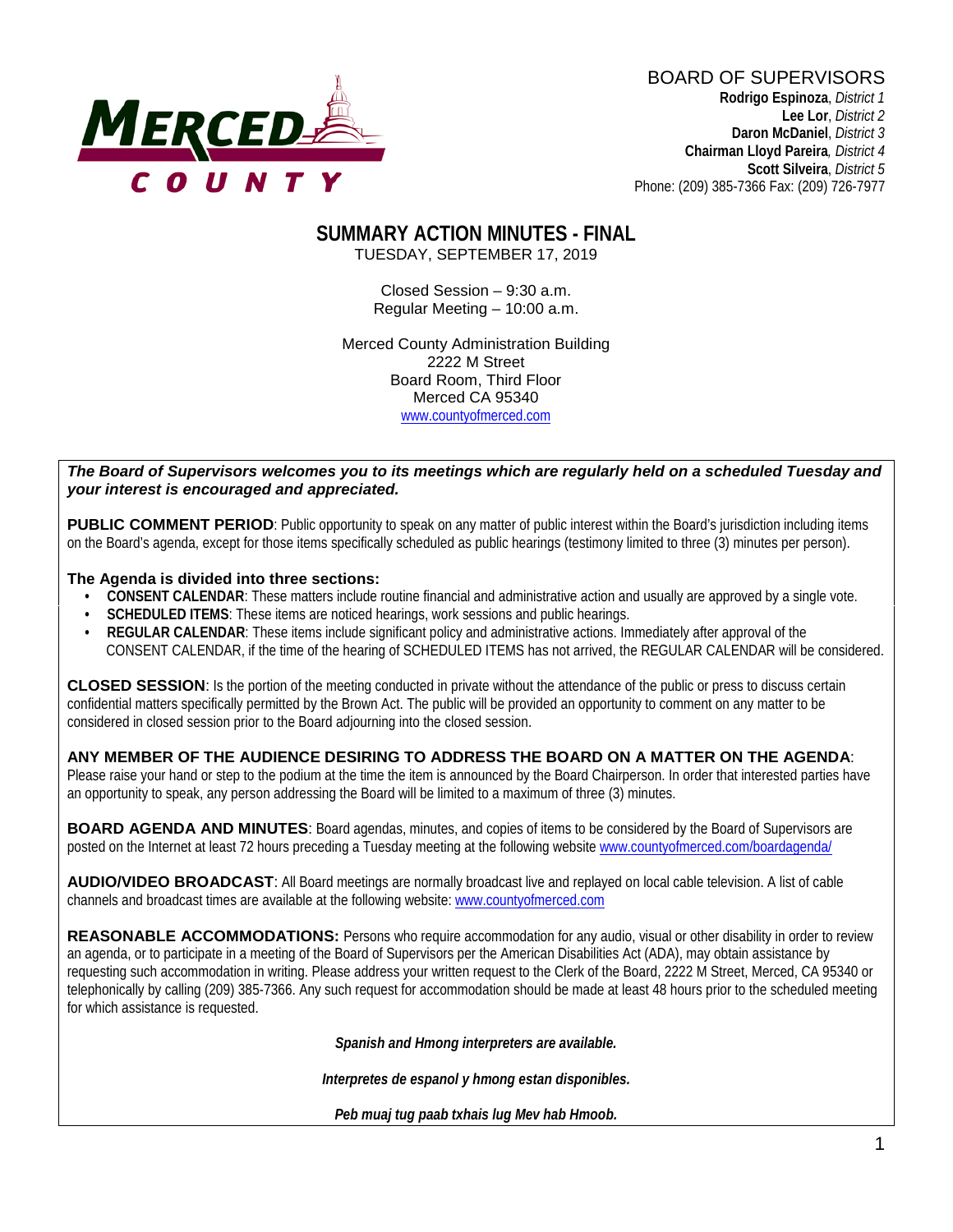### SCHEDULED ITEMS

### **9:30 A. M. THE PUBLIC IS INVITED TO SPEAK ON ANY ITEM ON THE AGENDA-TESTIMONY IS LIMITED TO THREE MINUTES PER PERSON**

### **CLOSED SESSION:**

It is the intention of the Board to meet in Closed Session pursuant to Government Code Section 54957.6 concerning a Conference with County of Merced Staff Negotiators concerning negotiations with: American Federation of State, County and Municipal Employees (AFSCME), Units 4, 5, 6 and 8; Merced County Law Enforcement Sergeants, Unit 30; Merced County Deputy Sheriff Association (DSA), Unit 10; and Merced County Public Safety Services Unit (MCPSSU), Unit 14. Agency Negotiator: Marci Barrera.

### **THE BOARD RECESSED AT 9:31 A.M. AND RECONVENED AT 10:00 A.M. WITH ALL MEMBERS PRESENT, AND THE CHAIRMAN ADVISED STAFF WAS GIVEN DIRECTION**

### **GOVERNMENT CODE SECTION 54954.2 COMPLIANCE (LATE AGENDA ITEMS)**

**10:00 A. M. INVOCATION led by Bobby Chapman/PLEDGE OF ALLEGIANCE**

**PUBLIC OPPORTUNITY TO SPEAK ON ANY MATTER OF PUBLIC INTEREST WITHIN THE BOARD'S JURISDICTION INCLUDING ITEMS ON THE BOARD'S AGENDA, EXCEPT FOR THOSE ITEMS SPECIFICALLY SCHEDULED AS PUBLIC HEARINGS (TESTIMONY LIMITED TO THREE MINUTES PER PERSON)**

### *REVIEW BOARD ORDER – SEE PAGE 6*

#### **APPROVAL OF CONSENT AGENDA CALENDAR (ITEMS #1 - 6)**

#### **REPORTS/BOARD DIRECTION**

County Executive Officer, County Counsel, Board of Supervisors Members

### CONSENT CALENDAR (Items # 1-6) **APPROVED AS RECOMMENDED AYES: ALL**

**Health** 

1. Approve and authorize the Chairman to sign Amendment Contract No. 2018012 (State Contract No. 17-10705 A01) with California Department of Public Health for the Local Oral Health Plan for technical purposes that will allow flexibility to move funds from one budget year to the next instead of having an allocated amount per fiscal year.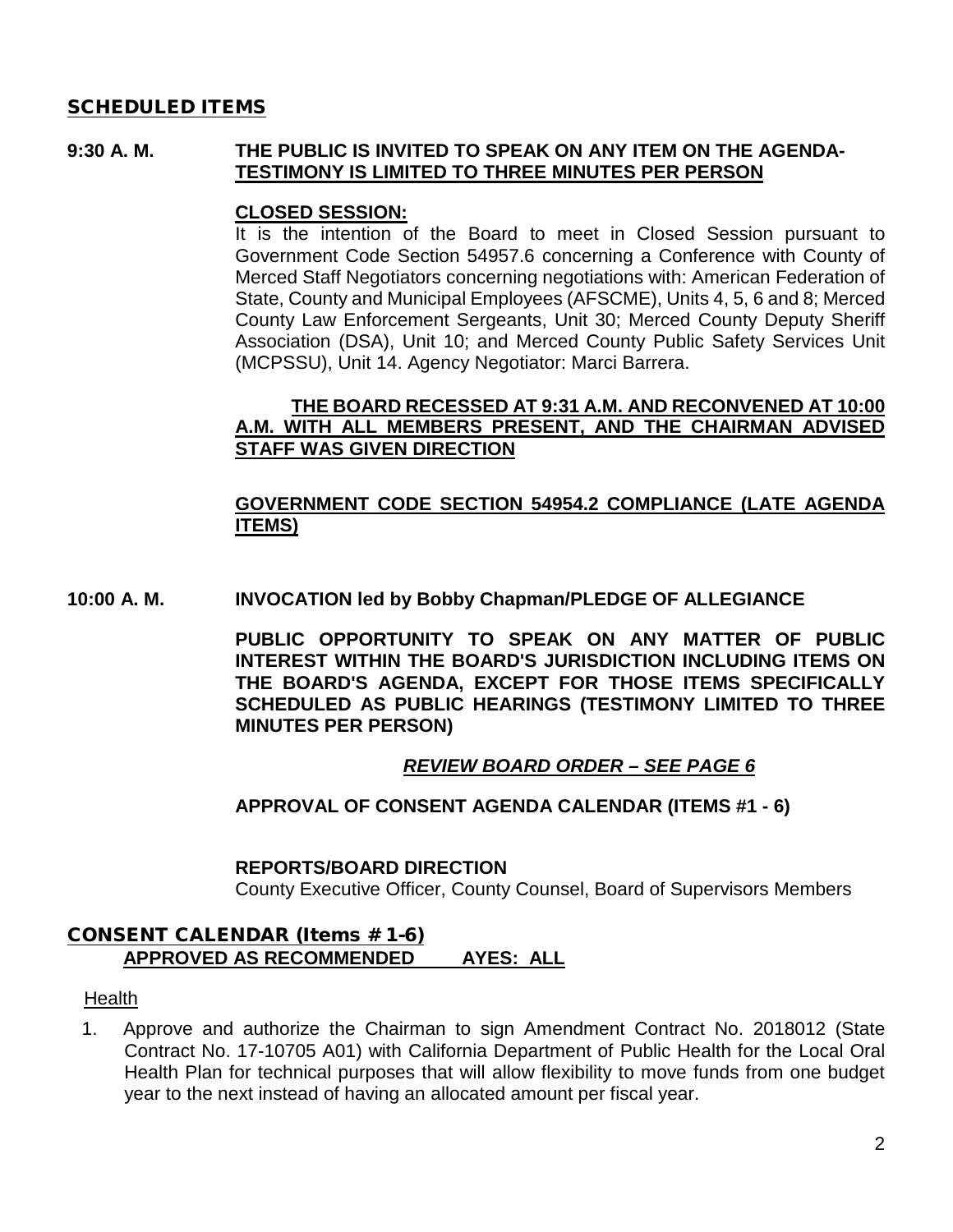# Behavioral Health and Recovery Services

2. Approve and authorize the Chairman to sign Amendment Contract No. 2018181 with Turning Point Community Programs, providing an Outreach and Engagement Center.

# Workforce Investment

- 3. Accept Modification One (1) to Subgrant AA011015 (Amendment Contract No. 2019275) incorporating the First Round Workforce Innovation and Opportunity Act Formula funding for Program Year 2019-2020 to provide employment-related services to adults and dislocated workers in Merced County.
- 4. PULLED

# Executive Office

5. Act on Claim for Damages received from T.L. Thompson & Associates, Inc. as recommended by Risk Management and County Counsel.

# Board Recognition

6. Authorize Certificate of Recognition to Frank Paredes in recognition for being awarded the World War II Victory Medal, Asiatic-Pacific Campaign Medal with 3 Bronze Service Stars, Philippine Liberation Ribbon with 1 Bronze Service Star, Good Conduct Medal and Honorable Service Lapel Button World War II.

# REGULAR CALENDAR

# BOARD ACTION

# PUBLIC WORKS

7. 1) Approve the Plans and Specifications for the Merced Falls Road Shoulders Project, a project to widen the shoulders and add rumble strips to an approximately one-mile segment of Merced Falls Road just east of Henderson Park in the Snelling area; 2) Authorize the Department of Public Works (DPW) to advertise the project and conduct a Public Bid Opening; 3) Authorize the Director of Public Works to award and execute a construction contract to the lowest responsible bidder provided said bid is within the established budget, upon approval of County Counsel and Risk Management; and 4) Direct DPW to return to the Board with an informational item describing all actions taken.

# **AUTHORIZED CONTRACT NO. 2019284 AS RECOMMENDED AYES: ALL**

# AG COMMISSIONER

8. Contract with California Department of Food and Agriculture (State Contract No. 19-0268- 032-SF) for Light Brown Apple Moth Pest Detection trapping activities.

# **AUTHORIZED CONTRACT NO. 2019285 AS RECOMMENDED AYES: ALL**

9. Contract with California Department of Food and Agriculture (State Contract No. 19-0707- 000-SA) to provide nematode control program enforcement activities.

# **AUTHORIZED CONTRACT NO. 2019286 AS RECOMMENDED AYES: ALL**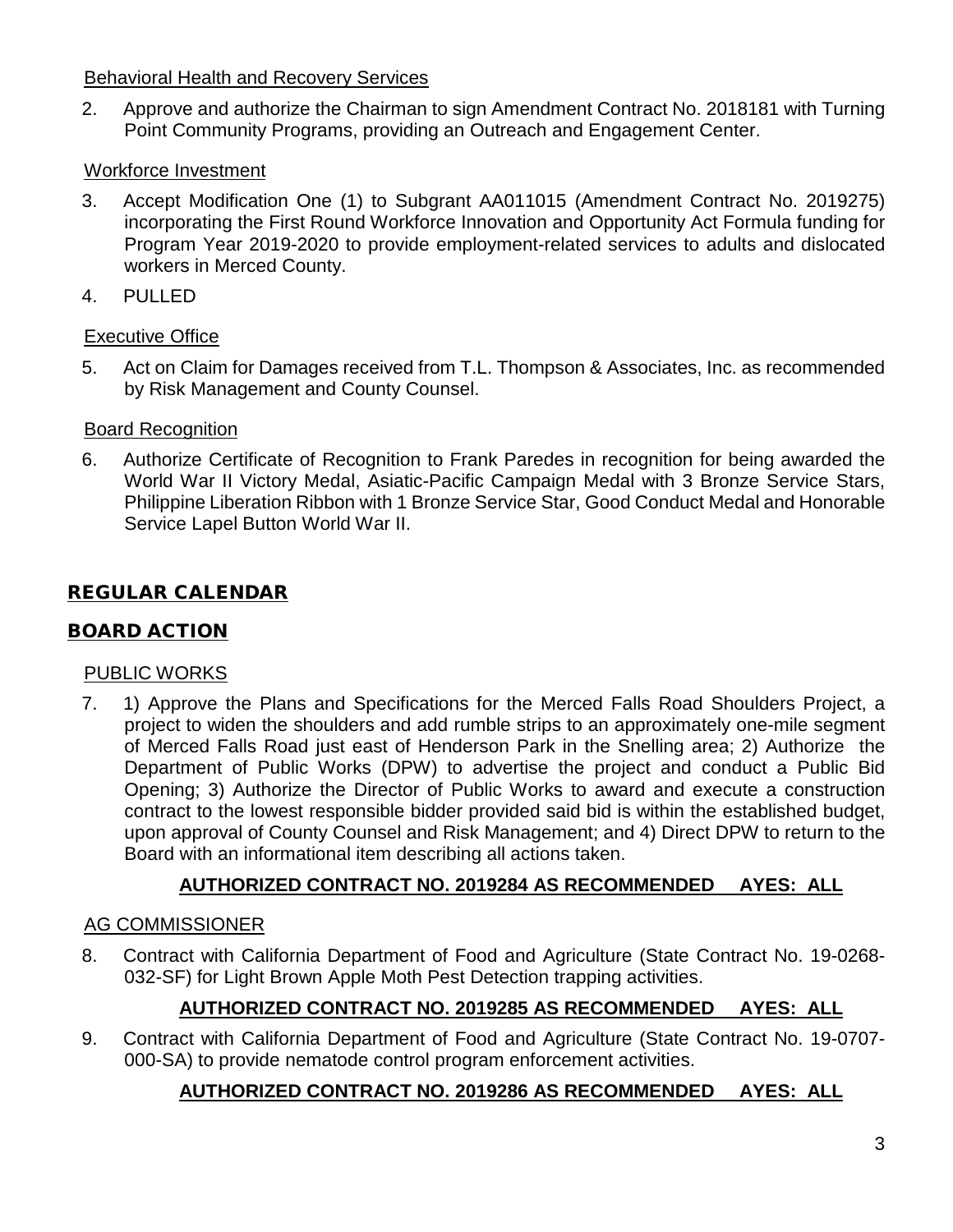10. Contract with California Department of Food and Agriculture (State Contract No. 19-0637- 000-SA) to provide nursery stock inspection activities at County nursery locations.

# **AUTHORIZED CONTRACT NO. 2019287 AS RECOMMENDED AYES: ALL**

### BEHAVIORAL HEALTH AND RECOVERY SERVICES

11. Interdepartmental Contract with the Public Health Department for Mail Courier service provided by Behavioral Health and Recovery Services.

### **AUTHORIZED CONTRACT NO. 2019289 AS RECOMMENDED AYES: ALL**

12. Contract with Larry Dumford for board and care services to consumers.

# **AUTHORIZED CONTRACT NO. 2019283 AS RECOMMENDED AYES: ALL**

13. Contract with Victor Treatment Center for specialty mental health services to youth clients placed out-of-county.

### **AUTHORIZED CONTRACT NO. 2019290 AS RECOMMENDED AYES: ALL**

### WORKFORCE INVESTMENT

14. Contract with the Madera County Workforce Investment Corporation for the reimbursement of regional industry engagement and partnership.

# **AUTHORIZED CONTRACT NO. 2019292 AS RECOMMENDED AYES: ALL**

### RECORDER

15. Relieve the Recorder's office of accountability for Fixed Asset #0055875, 4 Security Cameras; and approve the Auditor-Controller to remove the item from the Recorder Fixed Asset Inventory.

# **APPROVED AS RECOMMENDED AYES: ALL**

### HUMAN RESOURCES

16. 1) Acknowledge the 2020 premium increase of 4.2% for all medical plans. Authorize premium payments to the Third Party Administrator, Benefit Coordinators Corporation, and authorize the Chairman to sign all related documents; and 2) Approve the increase of County contribution to the Health Savings Account for members in the High Deductible Health Plan from \$1,300 to \$1,400 annually for individual coverage and continue contributing \$2,600 for spouse, child(ren), and family coverage. Direct that 50% of the contribution will be made at the beginning of January with the remaining 50% contributed in equal payments over the 25 pay periods of the calendar year.

# **APPROVED AS RECOMMENDED AYES: ALL**

### BOARD APPOINTMENTS

17. Reappoint Donald Barclay to serve as a member of the Library Advisory Commission, representing District Two, until August 31, 2023.

### **APPROVED AS RECOMMENDED AYES: ALL**

18. Appoint Monica Parra to serve as a member of the Planada Municipal Advisory Council until March 31, 2023.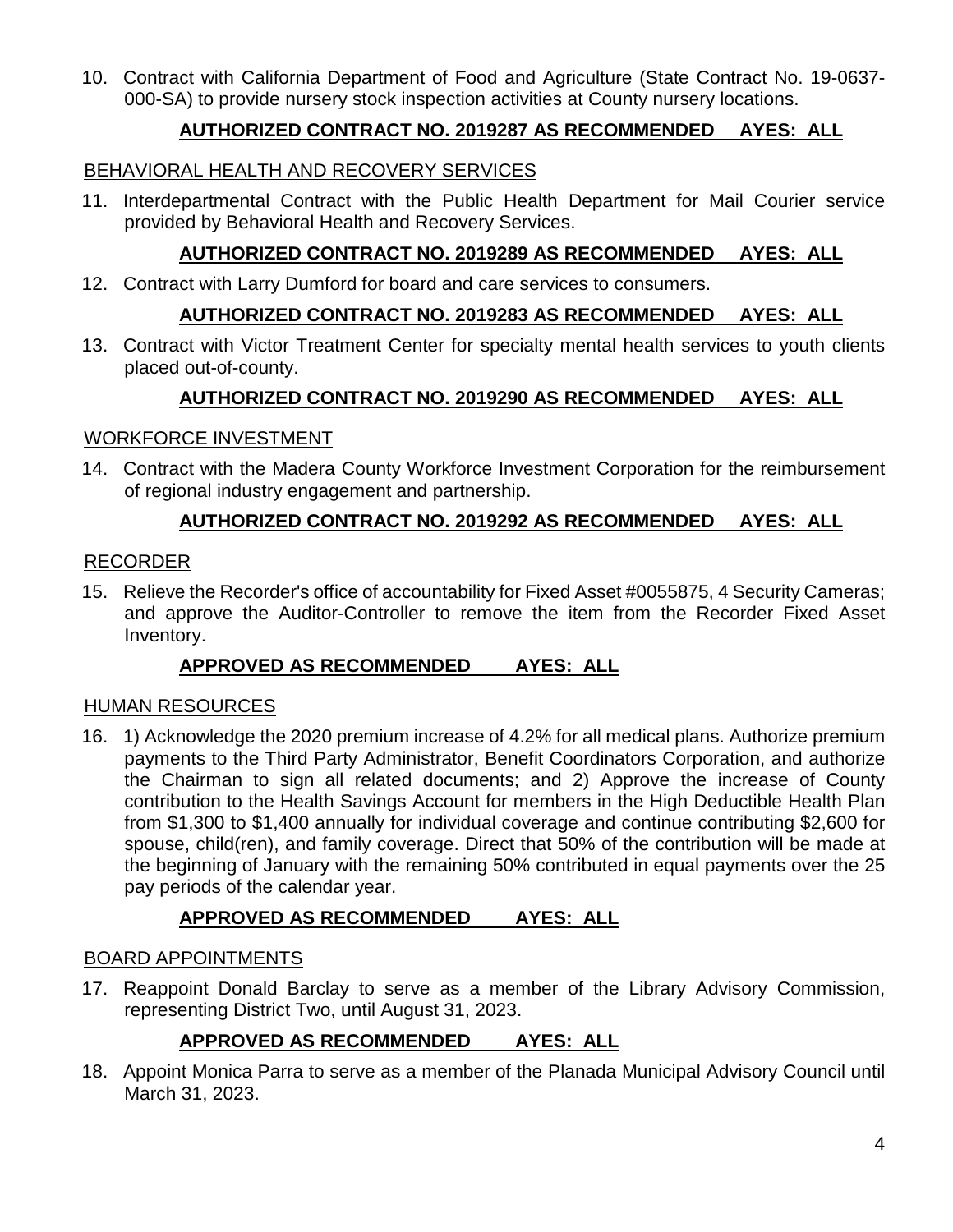**APPROVED AS RECOMMENDED AYES: ALL**

# BOARD INFORMATION & POSSIBLE ACTION **ACCEPTED AND PLACED ON FILE AYES: ALL**

- 19. Public Works re: Contract No. 2019123 was awarded to Teichert Construction, Fresno, CA in the amount of \$43,626,800 for the Campus Parkway Segment 3 Project.
- 20. Human Resources re: Revised Operation Directive Criminal History Background Checks (06- 01).
- 21. Fish and Game Commission re: Notice that Appendix R of the California Pacific Herring Fishery Management Plan was added to the California Pacific Herring Fishery Management Plan Implementing Regulations, Rulemaking File Number Z2019-0709-05, which appeared in the California Regulatory Notice Register, Number 29-Z, July 19, 2019.

### **THE BOARD ADOPTED RESOLUTION IN MEMORY OF HEBERT LESLIE MCCABE, JR. AND ADJOURNED THE MEETING AT 12:36 P.M. UNTIL TUESDAY, OCTOBER 1, 2019 AT 10:00 A.M**